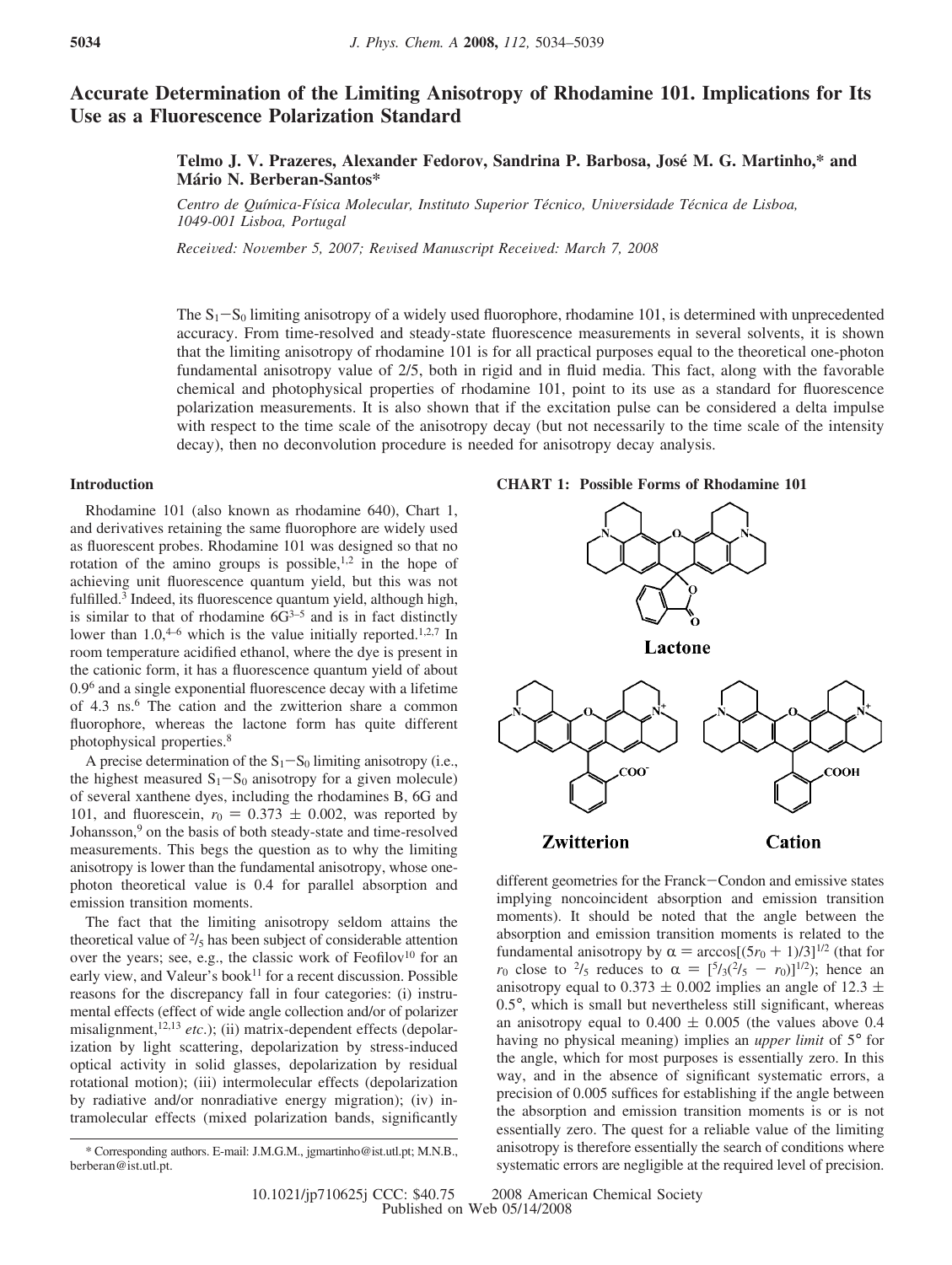In the case of the xanthene dyes, and after excluding the socalled librational motion as the cause for the deviations observed, the possibility of structural changes, admittedly not hindered by the matrix, was put forward as the explanation.<sup>9,14</sup> Nevertheless, in a previous (but not quoted in refs 9 and 14) study by Szalay *et al.*<sup>15</sup> of fluorescein in glycerol—water mixtures at 30<br>
<sup>o</sup>C a much higher limiting anisotropy of 0.392 + 0.005 was  $\degree$ C, a much higher limiting anisotropy of 0.392  $\pm$  0.005 was obtained. Jameson *et al*.<sup>16</sup> reported more recently for rhodamine B in a PMMA matrix at room temperature a similar value (0.393), again only marginally lower than 0.4. Furthermore, in one time-resolved study conducted in our laboratory with rhodamine 101 in an acidified ethanol-water mixture,<sup>17</sup> we also obtained a limiting anisotropy much closer to 0.4 than those previously published.<sup>9</sup> On the other hand, early<sup>18,19</sup> and more  $r^{20-22}$  time-resolved determinations of the limiting anisotropies of several xanthene dyes, including rhodamine 101, yielded values in the range 0.37-0.40 with a typical precision of 0.02, insufficient to decide between the two alternatives. All these observations prompted us to study in more detail the fluorescence polarization of rhodamine 101, and to determine its limiting value with unprecedented accuracy, quantifying at the same time the effect of some factors that may explain the substantially lower values reported in the literature.

## **Experimental Methods**

**Materials.** High purity rhodamine 101 was purchased from Radiant Dyes, and PMMA (poly(methyl methacrylate)) with  $MW = 120000 g mol<sup>-1</sup>$ , from Aldrich. All solvents used were of spectroscopic grade. Thin solid films were prepared by coating a quartz substrate at room temperature with mixtures of rhodamine 101 and PMMA in THF and letting the solvent to evaporate completely. PMMA concentration was 9.1 wt %, and the concentration of rhodamine 101 was either  $1.8 \times 10^{-7}$ or  $1.6 \times 10^{-6}$  M. To *ca*. 2 mL of the mixture was added 20  $\mu$ L of a diluted solution of HCl in THF (*ca*. 1.1 M), to recover the cationic form of the dye. The final concentration of HCl in the mixture was *ca*. 10 mM. The dye concentration in the PMMA films was either  $2.4 \times 10^{-6}$  or  $2.2 \times 10^{-5}$  M. The final thickness of the films was of the order of a few micrometers  $(1-20 \mu m)$ .

**Spectroscopic Measurements.** Electronic absorption spectra were recorded on a Shimadzu Model 3101 UV-vis-NIR spectrometer and emission spectra on a SLM-Aminco 8100 Series 2 fluorometer. A standard 1 cm path length square section quartz cell was used for the measurements with the liquid solvents in a right angle geometry. A homemade support with goniometer was used for the thin film studies. For steady-state anisotropy measurements, typical instrumental bandwidths were 8 nm in both excitation and emission. All solutions used had an absorbance of 0.1 or lower for the steady-state measurements. Time-resolved picosecond fluorescence measurements were performed using the single-photon counting timing method with laser excitation. The setup consisted of a mode-locked Coherent Innova 400-10 argon ion laser that synchronously pumped a cavity dumped 710-2 dye (rhodamine 6G) laser, delivering 3-<sup>4</sup> ps pulses at a repetition rate of 1.9 MHz. Intensity decay measurements were made by an alternate collection of impulse and decay, with the emission polarizer set at the magic angle position. Impulse was recorded slightly away from the excitation wavelength with a scattering suspension. For the decays a cutoff filter was used, effectively removing all excitation light. Anisotropy decay measurements were made by successive collection of the impulse and of the polarized components, with the emission polarizer set at the appropriate positions and with identical accumulation times for the two polarized components.



**Figure 1.** Absorption and corrected fluorescence ( $\lambda_{\text{exc}} = 525 \text{ nm}$ ) spectra of rhodamine 101 in acidified ethylene glycol. Concentration of rhodamine 101:  $4.1 \times 10^{-6}$  M (absorption),  $2.0 \times 10^{-6}$  M (fluorescence).

The emission signal was first passed through a depolarizer, and then sent to a Jobin-Yvon HR320 monochromator with a grating of 100 lines/nm, and was recorded on a Hamamatsu 2809U-01 microchannel plate photomultiplier as a detector. With this setup, the G factor is equal to 1. Time scales of  $3.5-10$  ps/channel were used. The instrument response function had an effective fwhm of 35 ps. Usually no fewer than 5000 counts were accumulated at the maximum channel. The numerical aperture for fluorescence collection was 0.18 (lens with a diameter of 18 mm and a focal length of 50 mm); hence the half-angle *θ* was 10.4° and paraxial conditions hold. The effect of a finite collection cone on the measured anisotropy was negligible at our precision level, as discussed in Appendix 1.

## **Results and Discussion**

The fluorescence polarization of rhodamine 101 was studied at room temperature (23 °C) in two protic solvents of different viscosity, ethylene glycol (ethane-1,2-diol) (19 mPa s)<sup>23</sup> and glycerol (propane-1,2,3-triol) (1135 mPa s), $^{24}$  and also in a PMMA rigid matrix. The absorption and fluorescence spectra of rhodamine 101 (cationic form) are shown in Figure 1.

The excitation polarization spectrum of rhodamine 101 in glycerol at room temperature is displayed in Figure 2. Seven  $S_n-S_0$  bands with distinctly different polarizations are observed above 250 nm.

The  $S_1-S_0$  absorption band corresponds to the region between 480 and 650 nm, approximately. The  $S_1-S_0$  steady-state anisotropy is always somewhat lower than  $0.4$  ( $0.384 \pm 0.006$ ) for a concentration  $1.1 \times 10^{-8}$  M) and decreases significantly with an increase in concentration, Figure 3.

The anisotropy decrease with concentration in the low concentration range displayed can be entirely ascribed to radiative energy migration (also called reabsorption), as studied in detail in refs 25 and 26, where it is also shown that the anisotropy is in general emission-wavelength dependent. From time-resolved measurements more detailed information is obtained with respect to the limiting anisotropy value. The anisotropy decay for a dilute solution  $(1.1 \times 10^{-7} \text{ M})$  is shown in Figure 4.

It is immediately seen that the zero-time anisotropy is much closer to 0.4 than the steady-state value, owing to the existence of a slow anisotropy decay time. From a direct fit to the anisotropy curve, in the time range  $1.5-12.5$  ns, for which deconvolution is unnecessary (see Appendix 2), one obtains a zero-time anisotropy of  $0.400 \pm 0.002$  and a decay time of 120  $\pm$  6 ns. The fluorescence intensity decay has a lifetime of 3.87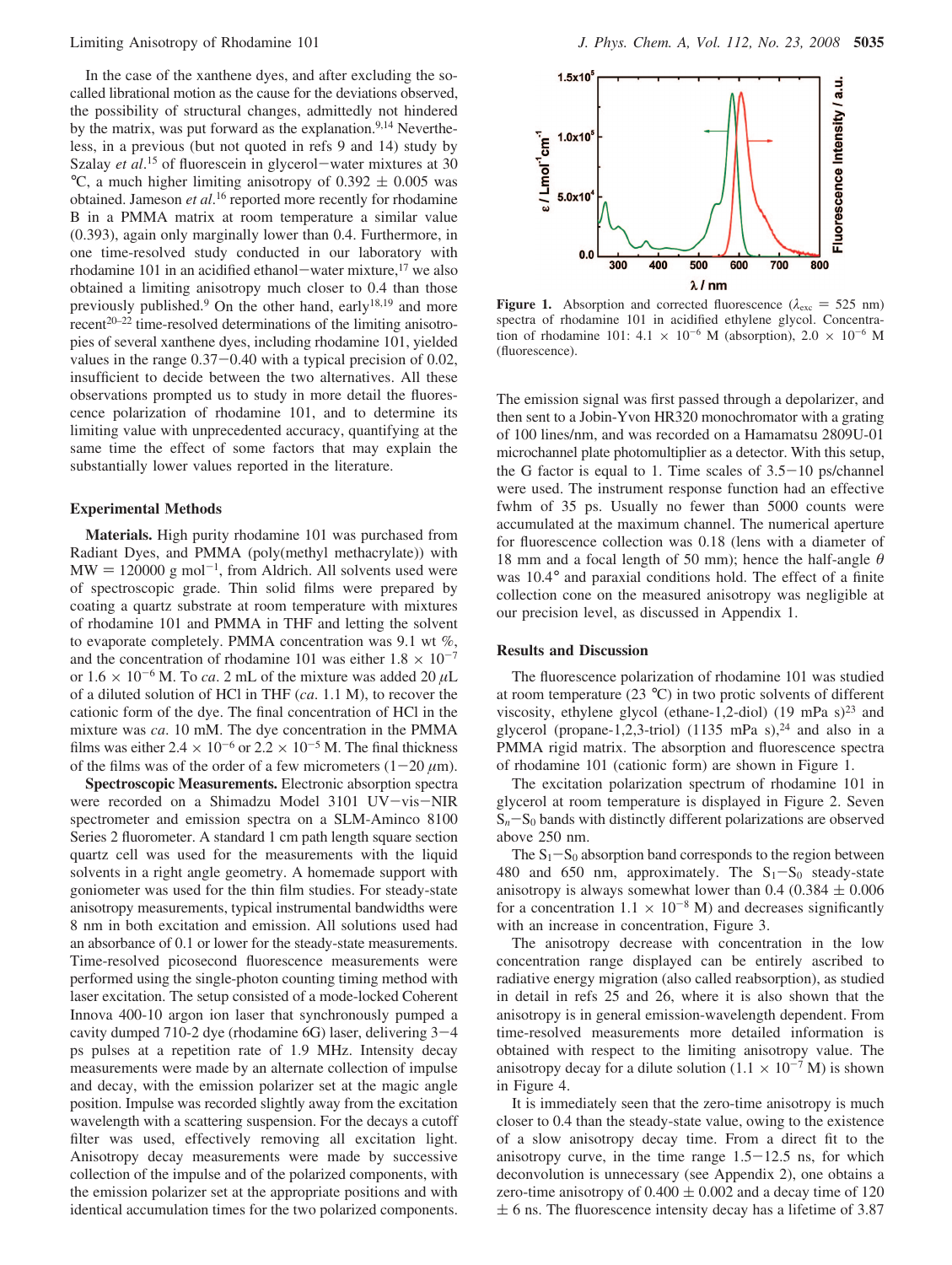

**Figure 2.** Anisotropy ( $r_{ss}$ ) excitation spectrum ( $\lambda_{em} = 615$  nm) of rhodamine 101 in glycerol at 1.12 × 10<sup>-7</sup> M (top) and the absorption spectrum of rhodamine 101 in glycerol at 7.61  $\times$  10<sup>-6</sup> M (bottom).



**Figure 3.** S<sub>1</sub>-S<sub>0</sub> steady-state anisotropy  $(r_{ss})$  in glycerol as a function of rhodamine 101 (Rh101) concentration.  $\lambda_{\text{exc}} = 575$  nm,  $\lambda_{\text{em}} = 615$ nm.



**Figure 4.** Experimental fluorescence anisotropy decay (black line), fitted anisotropy decay (red line), and instrument response function (blue line) for rhodamine 101 in glycerol (1.1  $\times$  10<sup>-7</sup> M) at 23 °C.  $\lambda_{\text{exc}} =$ 575 nm, and  $\lambda_{\rm em} = 615$  nm.

ns (with a small amplitude risetime of 0.41 ns, owing to solvent relaxation, as previously observed<sup> $27$ </sup>). Calculation of the steadystate anisotropy from Perrin's equation,  $r_{ss} = r_0/(1 + \tau/\theta)$ , where *θ* is the anisotropy decay time, yields 0.388, in good agreement with the observed value,  $0.384 \pm 0.006$ . The concentration dependence of the steady-state anisotropy, Figure 3, results from the decrease with concentration of the anisotropy decay time *θ* that reflects the extent of radiative energy migration.25,26

**TABLE 1: Fluorescence lifetimes of Rhodamine 101 in Acidified Ethylene Glycol at 23** °C ( $\lambda_{\text{exc}} = 575$  nm,  $\lambda_{\text{em}} = 615$ **nm)**

| concentration (mol dm <sup>-3</sup> ) $\tau_1$ /ns $\alpha_1$ $\tau_2$ /ns $\alpha_2$ $\alpha_2/\alpha_1$ $\gamma^2$ |  |  |                                            |  |
|----------------------------------------------------------------------------------------------------------------------|--|--|--------------------------------------------|--|
| $1.0 \times 10^{-9}$                                                                                                 |  |  | 4.00 8.04 1.09 $-0.43$ $-0.053$ 0.99       |  |
| $1.0 \times 10^{-8}$                                                                                                 |  |  | $4.01$ 6.06 0.91 $-0.34$ $-0.056$ 0.99     |  |
| $1.0 \times 10^{-7}$                                                                                                 |  |  | 4.02 7.91 0.28 $-0.59$ $-0.074$ 1.09       |  |
| $1.0 \times 10^{-6}$                                                                                                 |  |  | $4.07$ $8.04$ $0.40$ $-0.70$ $-0.087$ 1.18 |  |
| $0.97 \times 10^{-5}$                                                                                                |  |  | 4.46 7.94 $0.54 -0.59 -0.074$ 1.11         |  |
| $4.9 \times 10^{-5}$                                                                                                 |  |  | 4.98 7.77 $0.75 -0.24 -0.031$ 1.04         |  |
|                                                                                                                      |  |  |                                            |  |

Fluorescence intensity and anisotropy decays in acidified ethylene glycol, again at 23 °C, were measured as a function of the solute concentration. The intensity decays were fitted with a sum of two exponentials, of which one had a negative amplitude, Table 1.

The variation of the two decay components with concentration is depicted in Figure 5.

The effect of radiative energy migration is clearly seen for concentrations as low as  $10^{-6}$  M, with the lifetime with positive amplitude increasing significantly above 4.0 ns. The negative component reflects both solvent relaxation and radiative energy migration. Both the lifetime increase and the negative amplitude component are expected on the basis of previous studies of radiative energy migration in rhodamine 101 solutions.4,25,26

The anisotropy decay of a  $1.0 \times 10^{-9}$  M solution is shown in Figure 6.

The anisotropy decay is well fitted by a single exponential. The fitted anisotropy decay times and zero-time anisotropies are plotted as a function of concentration in Figures 7 and 8, respectively.

The anisotropy decay time values are much lower than those observed in glycerol, as the much lower viscosity of ethylene glycol implies a significant depolarization by rotational motion. The low concentration value, 2.5 ns, is similar to that measured for rhodamine 6G in the same solvent at room temperature.<sup>28</sup> The effect of radiative energy migration is again clearly seen in Figure 7 for concentrations as low as  $10^{-6}$  M. On the other hand, the limiting anisotropy values, Figure 8, are concentrationindependent, and cluster around 0.4, with  $r_0 = 0.400 \pm 0.004$ .

As mentioned, in a previous time-resolved study conducted in our laboratory with rhodamine 101 in an acidified ethanol-water  $(85:15 \text{ v/v})$  mixture at room temperature,<sup>17</sup> a limiting anisotropy value of  $0.392 \pm 0.007$  was obtained. The rotational correlation time was in this case 290 ps.

The steady-state anisotropy, as well as the fluorescence intensity and anisotropy decays of rhodamine 101 were also



**Figure 5.** Lifetimes ( $\tau_1$ , filled squares) and rise times ( $\tau_2$ , empty squares) of rhodamine 101 (Rh 101) in acidified ethylene glycol as a function of concentration.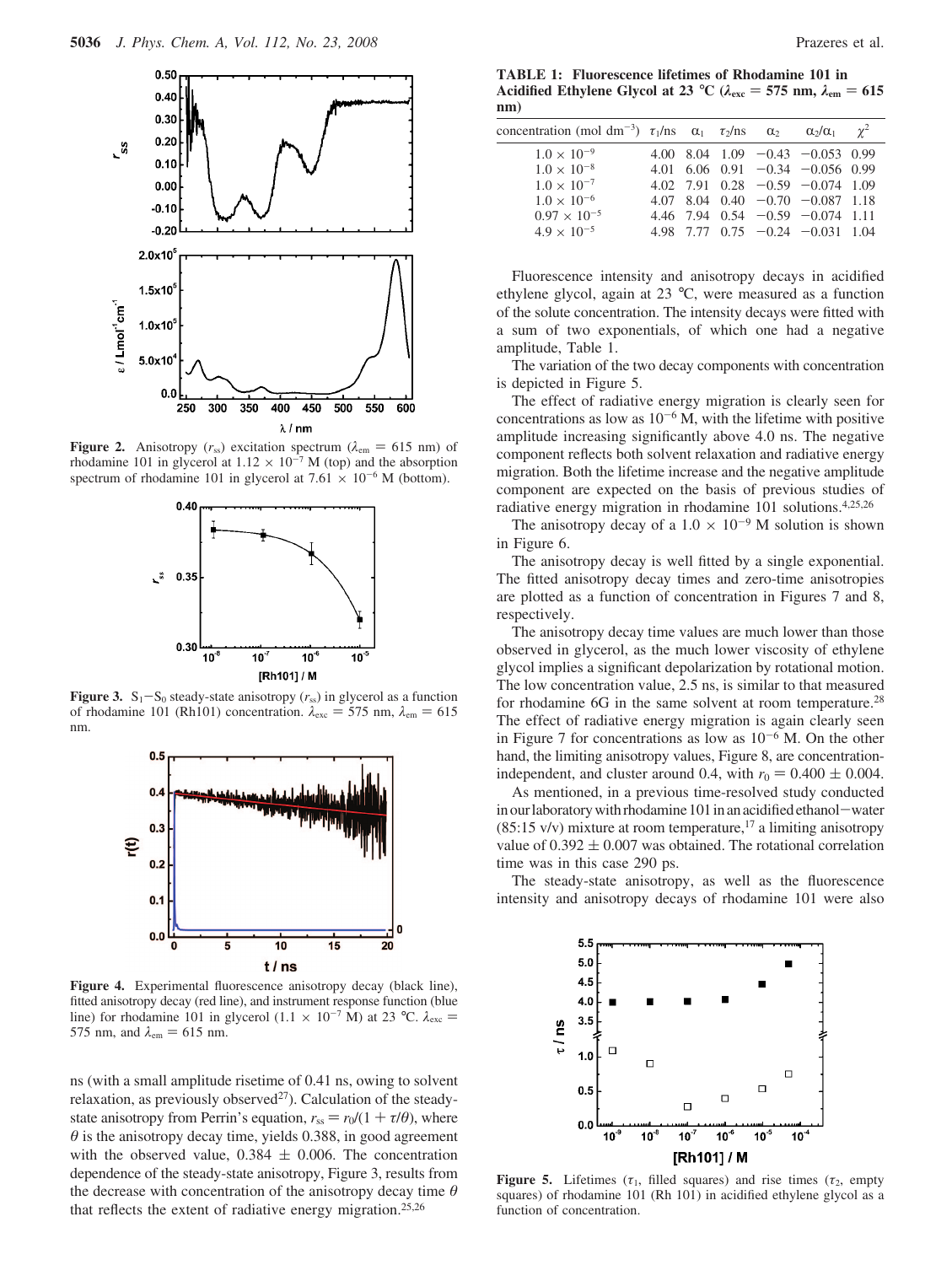

**Figure 6.** Experimental fluorescence anisotropy decay (black line), fitted anisotropy decay (red line), and instrument response function (blue line) for rhodamine 101 in ethylene glycol (1.0  $\times$  10<sup>-9</sup> M) at 23 °C.  $λ_{\rm exc} = 575$  nm,  $λ_{\rm em} = 615$  nm.



**Figure 7.** Anisotropy decay times of rhodamine 101 (Rh 101) in ethylene glycol at 23 °C as a function of concentration.  $\lambda_{\text{exc}} = 575$ nm,  $\lambda_{\rm em} = 615$  nm.



**Figure 8.** Zero-time anisotropies of rhodamine 101 (Rh 101) in ethylene glycol at 23 °C as a function of concentration.  $\lambda_{\text{exc}} = 575$ nm,  $\lambda_{\rm em} = 615$  nm.

measured in a PMMA thin film at room temperature, Figure 9. For better accuracy, three steady-state anisotropy excitation spectra were measured for the  $S_1-S_0$  band: between 475 and 515 nm with  $\lambda_{em}$  = 585 nm, between 481 and 585 nm with  $\lambda_{em}$  $= 615$  nm, and between 550 and 610 nm with  $\lambda_{em} = 635$  nm. The corresponding anisotropies were essentially identical, 0.394  $\pm$  0.005, 0.404  $\pm$  0.004, and 0.396  $\pm$  0.008, respectively. The intensity decay was close to a single exponential, with a lifetime of 3.8 ns. As can be seen in Figure 9, the anisotropy "decay" is perfectly horizontal for several tens of nanoseconds, with a constant value  $r(t) = 0.396 \pm 0.014$  (1.5-12.5 ns time range).



**Figure 9.** Experimental fluorescence anisotropy decay (black line), fitted anisotropy decay (red line), and instrument response function (blue line) for rhodamine 101 in a PMMA film (2 × 10<sup>-6</sup> M) at 23 °C.  $λ_{\text{exc}}$  $= 575$  nm,  $\lambda_{em} = 615$  nm.

From the described set of measurements, it is concluded that the limiting anisotropy of rhodamine 101 is for all purposes equal to the theoretical one-photon fundamental anisotropy value of  $\frac{2}{5}$ , both in rigid and in fluid media. This fact, along with the favorable chemical and photophysical properties of rhodamine 101, point to its use as a standard for fluorescence polarization measurements. Indeed, only a handful of polarization standards have been proposed,<sup>29,30</sup> and none displays the theoretical upper limit.

## **Conclusions**

The  $S_1-S_0$  limiting anisotropy of rhodamine 101 was determined with high accuracy. From time-resolved and steadystate fluorescence measurements in ethanol, ethylene glycol, glycerol, and PMMA, it is shown that the limiting anisotropy of rhodamine 101 is for all purposes equal to the theoretical one-photon fundamental anisotropy value of  $\frac{2}{5}$ , both in rigid and in fluid media. It is therefore concluded that there are no significant structural differences between the ground and the emissive states of rhodamine 101. Our study demonstrates the effect of concentration and viscosity on steady-state and timeresolved anisotropy measurements, and how these parameters need to be controlled to obtain accurate limiting anisotropy values. The fact that the limiting anisotropy of rhodamine 101 is  $\frac{2}{5}$ , along with the favorable chemical and photophysical properties of rhodamine 101, point to its use as a standard for fluorescence polarization measurements.

It was also shown that if the excitation pulse can be considered a delta impulse with respect to the time scale of the anisotropy decay (but not necessarily to the time scale of the intensity decay), then no deconvolution procedure is needed to fit the anisotropy decay, whose analysis becomes very simple.

Acknowledgment. This work was supported by Fundação para a Ciência e a Tecnologia (FCT, Portugal) and POCI 2010 (FEDER) within project POCI/QUI/58515/2004 and through the Associated Laboratory IN - Instituto de Nanociências e Nanotecnologias. T.J.V.P. was supported by a grant from project POCI/QUI/58515/2004.

#### **Appendix 1**

When excitation of an isotropic sample is made with vertically polarized light, and the absorption and emission transition dipoles coincide, the fluorescence anisotropy only attains the theoretical maximum value of  $\frac{2}{5}$  for directions perpendicular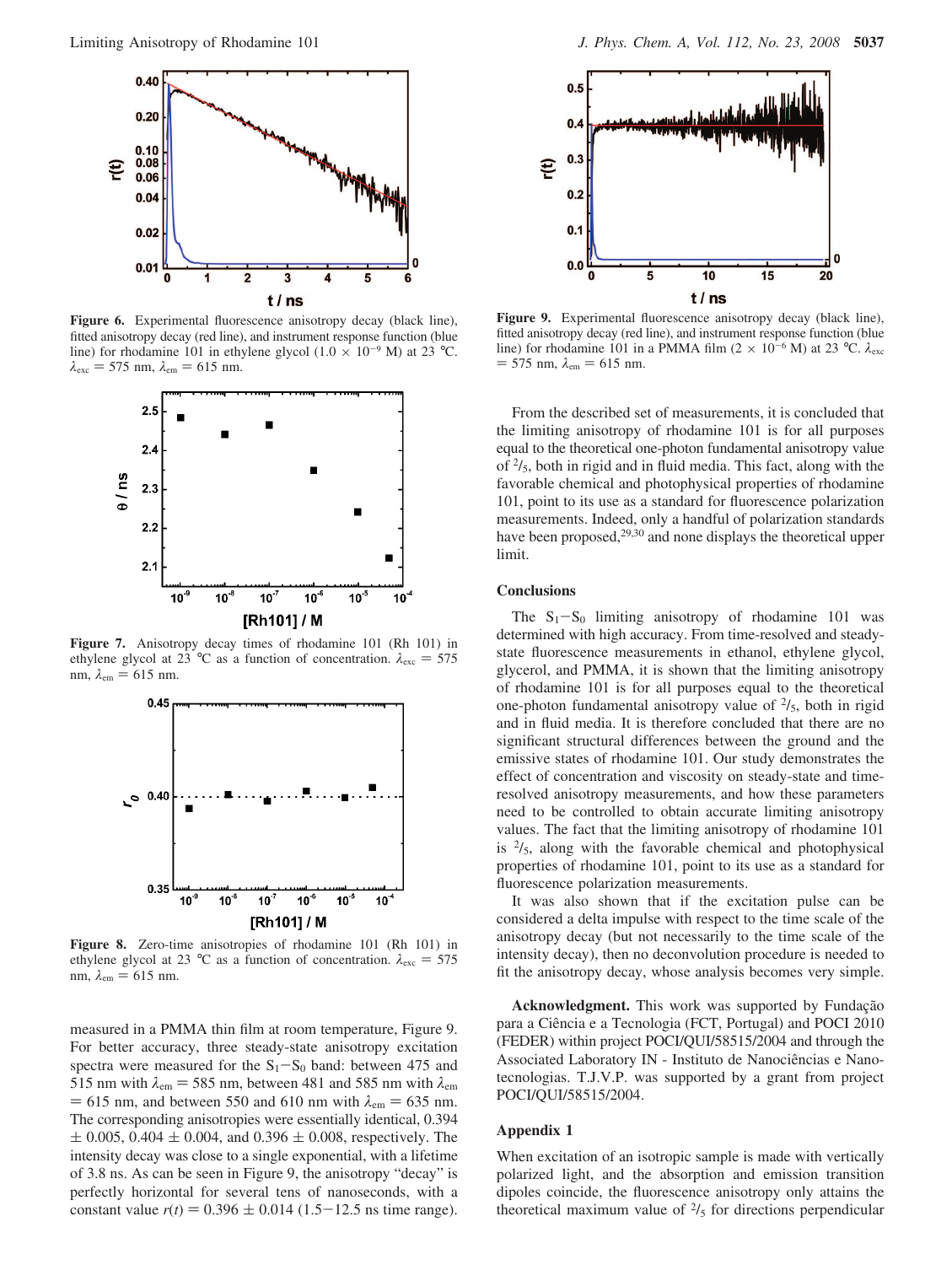to the oscillating electric field, i.e., the horizontal directions. For directions deviating from the horizontal by an angle  $\varphi$ , the anisotropy is given by

$$
r = \frac{2\cos^2\varphi}{3 + 2\cos^2\varphi}
$$
 (A1.1)

 $3 + 2 \cos^2 \varphi$ <br>For a given numerical aperture, the collection lens subtends a cone with half angle *θ*. Owing to refraction, and for small angle (paraxial conditions) the half angle of the emission cone *inside* the cell is  $\theta/n$ , where *n* is the refractive index of the sample's medium, hence  $\varphi \leq \theta/n$ . The average anisotropy corresponding to an integration over the cone's solid angle is approximately given by

$$
r = \frac{2}{5} \left[ 1 - \frac{1}{5} \left( \frac{\theta}{n} \right)^2 \right]
$$
 (A1.2)

where  $\theta$  is expressed in radians. In this way, for  $\theta = 10.4^{\circ}$ , and using  $n = 1.47$  (glycerol), the average anisotropy takes the value 0.399, which is for our purposes indistinguishable from 2/5.

#### **Appendix 2**

For an excitation pulse of finite duration, *P*(*t*), the fluorescence anisotropy is given by $31,32$ 

$$
r(t) = \frac{P \otimes (r_{\delta}f)}{P \otimes f}
$$
 (A2.1)

where  $r_\delta(t)$  is the anisotropy decay in response to a delta pulse, and  $f(t)$  is the fluorescence intensity decay in response to the same pulse, and  $\otimes$  stands for the convolution between two functions,

$$
P \otimes f = \int_{0}^{t} P(u) f(t-u) \, \mathrm{d}u \tag{A2.2}
$$

The excitation pulse is essentially zero for times larger than a given instant  $t_0$  (in our case 80 ps) hence eq A2.1 becomes, for  $t > t_0$ 

$$
r(t) = \frac{\int_{0}^{t_0} P(u) r_\delta(t-u) f(t-u) du}{\int_{0}^{t_0} P(u) f(t-u) du}
$$
 (A2.3)

If both the anisotropy and the fluorescence intensity decay exponentially,

$$
r_{\delta}(t) = r_0 \exp(-t/\theta) \tag{A2.4}
$$

$$
f(t) = \exp(-t/\tau) \tag{A2.5}
$$

then eq A2.3 becomes

$$
r(t) = \alpha r_{\delta}(t) \tag{A2.6}
$$

where  $\alpha$  is a constant,

$$
\chi = \frac{\int_{0}^{t_0} P(u) \exp\left[\left(\frac{1}{\tau} + \frac{1}{\theta}\right)u\right] du}{\int_{0}^{t_0} P(u) \exp\left(\frac{u}{\tau}\right) du}
$$
 (A2.7)

The anisotropy decay time  $\theta$  can thus be simply obtained from the "raw" anisotropy for  $t > t_0$ , using eq A2.6, rewritten as

$$
\ln r(t) = \ln(\alpha r_0) - \frac{t}{\theta} \tag{A2.8}
$$

If  $\theta \gg \tau$  or if min( $\theta, \tau$ )  $\gg t_0$ , then  $\alpha = 1$ , and  $r_0$  is also immediately obtained from  $r(t)$  for  $t > t_0$ ; see, e.g., Figures 6 and 9, without the need to perform any of the common deconvolution procedures.33 If none of these inequalities apply,  $α$  can be estimated from eq A2.7 once  $θ$  and  $τ$  are determined, and therefore  $r_0$  can in principle be still evaluated from eq A2.8. It is interesting to note that eq A2.6 can be written as

$$
r(t) = r(t_0) \exp\left(-\frac{t - t_0}{\theta}\right) \qquad (t > t_0) \tag{A2.9}
$$

i.e., if  $t_0$  is viewed as the time origin, then the initial anisotropy is  $r(t_0)$ .

The result  $r(t) = r_\delta(t)$  ( $t > t_0$ ) is still valid for more complex decays, provided  $r_\delta(t)$  does not change significantly for a period with duration  $\Delta t = t_0$ , i.e., if the pulse can be considered a delta impulse with respect to the time scale of the anisotropy decay (but not necessarily to the time scale of the intensity decay). When this is not valid, one must resort to eq A2.1. For the extreme case of very fast anisotropy decays, this implies performing the full convolution analysis within the excitation pulse, as was successfully done in ref 34.

#### **References and Notes**

- (1) Drexhage, K. H. *Laser Focus* **1973**, *9*, 35.
- (2) Drexhage, K. H. *J. Res. Natl. Bur. Stand.* **1976**, *80A*, 421.
- (3) Magde, D.; Rojas, G. E.; Seybold, P. G. *Photochem. Photobiol.* **1999**, *70*, 737.
	- (4) Kubin, R. F.; Fletcher, A. N. *J. Lumin.* **1982**, *27*, 455.

(5) Arden, J.; Deltau, G.; Huth, V.; Kringel, U.; Peros, D.; Drexhage, K. H. *J. Lumin.* **1991**, *48 & 49*, 352.

- (6) Nunes Pereira, E. J.; Berberan-Santos M. N.; Vincent, M.; Gallay, J.; Fedorov, A.; Martinho, J. M. G. *J. Chem. Phys.* **1999**, *110*, 1600.
	- (7) Karstens, T.; Kobs, K. *j. Phys. Chem.* **1980**, *84*, 1871.
- (8) Karpiuk, J.; Grabowski, Z. R.; De Schryver, F. C. *J. Phys. Chem.* **1994**, *98*, 3247.
- (9) Johansson, L. B.-Å. *J. Chem. Soc. Faraday Trans.* **1990**, *86*, 2103. (10) Feofilov, P. P. *The Physical Basis of Polarized Emission*; Consultants Bureau: New York, 1961, p. 110.

(11) Valeur, B. *Molecular Fluorescence. Principles and Applications*; Wiley-VCH: Weinheim, 2002, p. 137.

(12) Weber, G. *J. Opt. Soc. Am.* **1956**, *46*, 962.

(13) Tschanz, H. P.; Binkert, Th. *J. Phys. E* **1976**, *9*, 1131.

(14) Ryderfors, L.; Mukhtar, E.; Johansson, L. B.-Å. *J. Fluoresc.* **2007**, *17*, 466.

(15) Szalay, L.; Ga´ti, L.; Sa´rka´ny, B. *Acta Phys. Acad. Sci. Hung.* **1962**, *14*, 217. cited in Albrecht, A. C. *Prog. React. Kinet.* **1970**, *5*, 301.

(16) Jameson, D. M.; Croney, J. C.; Moens, P. D. J. *Meth. Enzymol.* **2003**, *360*, 1.

(17) Barbosa, S. P. *Ph. D. Thesis*; IST: Lisbon, 2005.

(18) Fleming, G. R.; Morris, J. M.; Robinson, G. W. *Chem. Phys.* **1976**, *17*, 91.

(19) Bauer, R. K.; Balter, A. *J. Lumin.* **1979**, *20*, 249.

(20) Megens, M.; Sprik, R.; Wegdam, G. H.; Lagendik, A. *J. Chem. Phys.* **1997**, *107*, 493.

(21) Lettinga, M. P.; Zuilhof, H.; van Zandvoort, M. A. M. J. *Phys. Chem. Chem. Phys.* **2000**, *2*, 3697.

(22) Prazeres, T. J. V.; Fedorov, A.; Martinho, J. M. G. *J. Phys. Chem. B* **2004**, *108*, 9032.

(23) Sun, T.; Teja, A. S. *J. Chem. Eng. Data* **2003**, *48*, 198.

(24) Cook, R. L.; King, H. E.; Herbst, C. A.; Herschbach, D. R. *J. Chem. Phys.* **1994**, *100*, 5178.

(25) Nunes Pereira, E. J.; Berberan-Santos, M. N.; Martinho, J. M. G. *J. Chem. Phys.* **1996**, *104*, 8950.

(26) Berberan-Santos, M. N.; Nunes Pereira, E. J.; Martinho, J. M. G., In *Resonance Energy Transfer*; Andrews D. L., Demidov, A. A., Eds.; Wiley: Chichester, 1999.

(27) Visser, A. J. W. G.; Vos, K.; van Hoek, A.; Santgema, J. S. *J. Phys. Chem.* **1988**, *92*, 759.

(28) Siegel, J.; Suhling, K.; Lévêque-Fort, S.; Webb, S. E. D.; Davis, D. M.; Phillips, D.; Sabharwal, Y.; French, P. M. W. *Re*V*. Sci. Instrum.* **2003**, *74*, 182.

(29) Thompson, R. B.; Gryczynski, I.; Malicka, J. *BioTechniques* **2002**, *32*, 34.